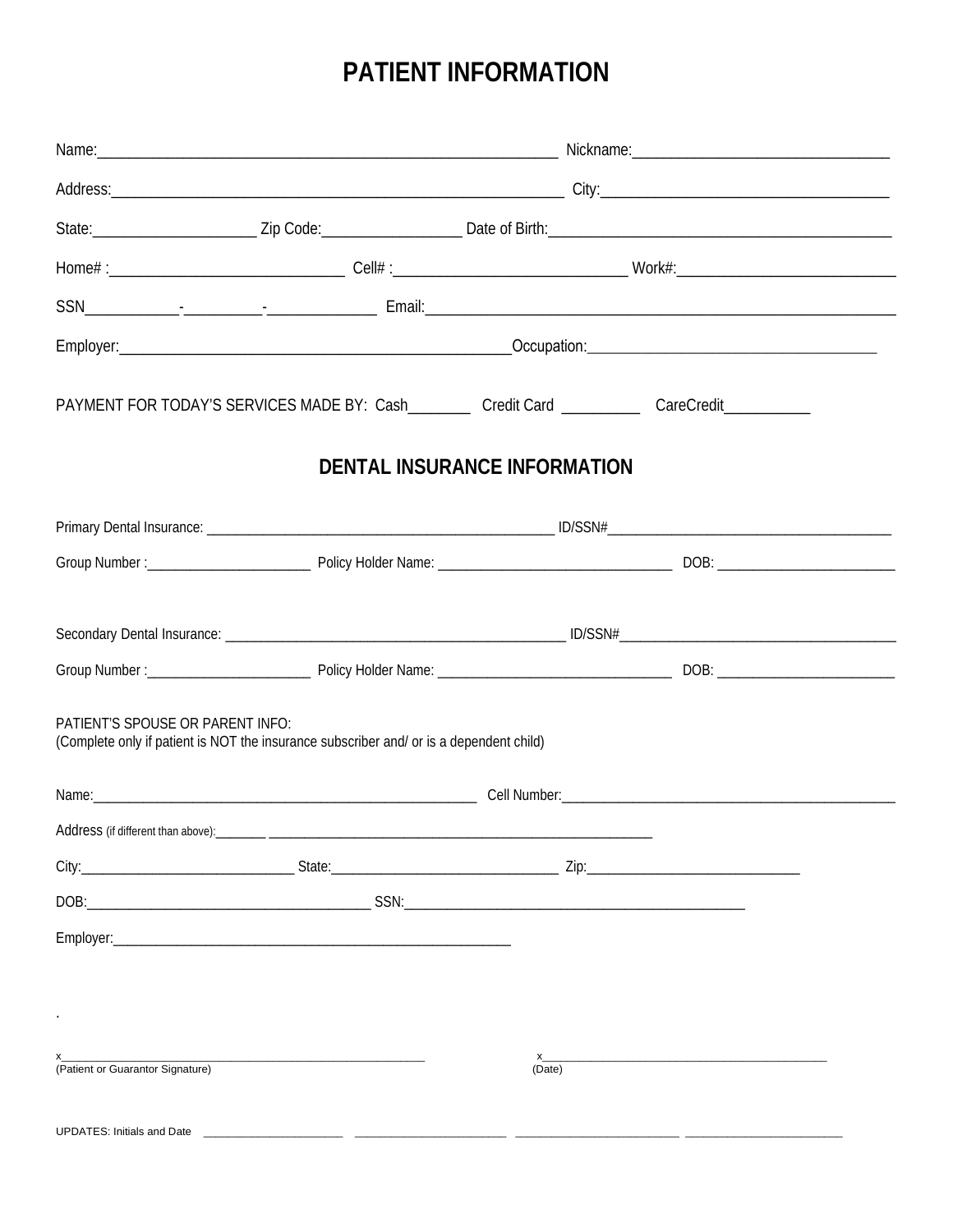### **GENERAL MEDICAL INFORMATION**

| Describe any current medical treatment:                                                                                                                                                                                             |                                                                                                                                                                                                                                                                                                                                                                                                                                                                                  |                                                                                                                       |  |                                                                                                                                                                                                        |                                                                                                                                                                 |
|-------------------------------------------------------------------------------------------------------------------------------------------------------------------------------------------------------------------------------------|----------------------------------------------------------------------------------------------------------------------------------------------------------------------------------------------------------------------------------------------------------------------------------------------------------------------------------------------------------------------------------------------------------------------------------------------------------------------------------|-----------------------------------------------------------------------------------------------------------------------|--|--------------------------------------------------------------------------------------------------------------------------------------------------------------------------------------------------------|-----------------------------------------------------------------------------------------------------------------------------------------------------------------|
|                                                                                                                                                                                                                                     |                                                                                                                                                                                                                                                                                                                                                                                                                                                                                  |                                                                                                                       |  |                                                                                                                                                                                                        |                                                                                                                                                                 |
| Glaucoma <sup>1</sup><br>Heart Disease<br>Rheumatic Fever*<br>Heart Murmur*<br>Lung Disease<br>Blood Disease<br>Asthma<br>Please list anything else that you are allergic too:<br>Have you ever had a reaction to local anesthetic? | Please circle any of the following conditions you have experienced:<br>Hives    <br>Chemotherapy $\Gamma$<br>Cancer<br>Stomach Ulcer<br><b>Diabetes</b><br>Epilepsy<br>Arthritis<br>*Have you been told by a physician that you need antibiotic premedication before ALL dental treatment? Yes _____________ No ___________<br>ALLERGIES Please read each question carefully before answering.<br>Please describe adverse effects to any medications, supplements or anesthesia_ | Liver Disease<br>Hay Fever<br>Thyroid Disease [<br>Radiation Therapy<br>Hepatitis, Type:<br>Kidney Disease [<br>Lupus |  | Nervous or Mental Disorder<br><b>Gastro-Intestinal Disease</b><br>High Blood Pressure<br>Low Blood Pressure<br><b>Chronic Sinus Condition</b><br>Artificial Joint Replacement*<br>AIDS or AIDS Complex | Are you allergic to Aspirin? Yes: _______________ No ______________                                                                                             |
| <b>General Information:</b><br>Do you bruise easily?<br>Do you bleed abnormally? Describe: ____________                                                                                                                             | Can you walk up a flight of stairs without getting out of breath or having chest pains?<br>Is this treatment for injuries sustained in an accident? If so type of accident and date of accident:                                                                                                                                                                                                                                                                                 |                                                                                                                       |  |                                                                                                                                                                                                        | Yes ____________ No ________<br>Yes ____________ No ________<br>Yes _____________ No _________<br>Yes ___________ No __________<br>Yes ___________ No _________ |
|                                                                                                                                                                                                                                     | The above information is true and correct to the best of my knowledge. I will inform Kansas Endodontics of any changes in my health and or medications. I consent to                                                                                                                                                                                                                                                                                                             |                                                                                                                       |  |                                                                                                                                                                                                        |                                                                                                                                                                 |
| be examined and to have x-rays of my teeth taken.                                                                                                                                                                                   |                                                                                                                                                                                                                                                                                                                                                                                                                                                                                  |                                                                                                                       |  |                                                                                                                                                                                                        |                                                                                                                                                                 |

Signed: \_\_\_\_\_\_\_\_\_\_\_\_\_\_\_\_\_\_\_\_\_\_\_\_\_\_\_\_\_\_\_\_\_\_\_\_\_\_\_\_\_\_\_\_\_\_\_\_\_\_\_\_\_\_\_\_\_\_\_\_\_\_\_\_\_\_\_\_\_\_\_\_\_\_\_ Date: \_\_\_\_\_\_\_\_\_\_\_\_\_\_\_\_\_\_\_\_\_\_\_\_\_\_\_\_\_ (Patient, Parent or Guarantor)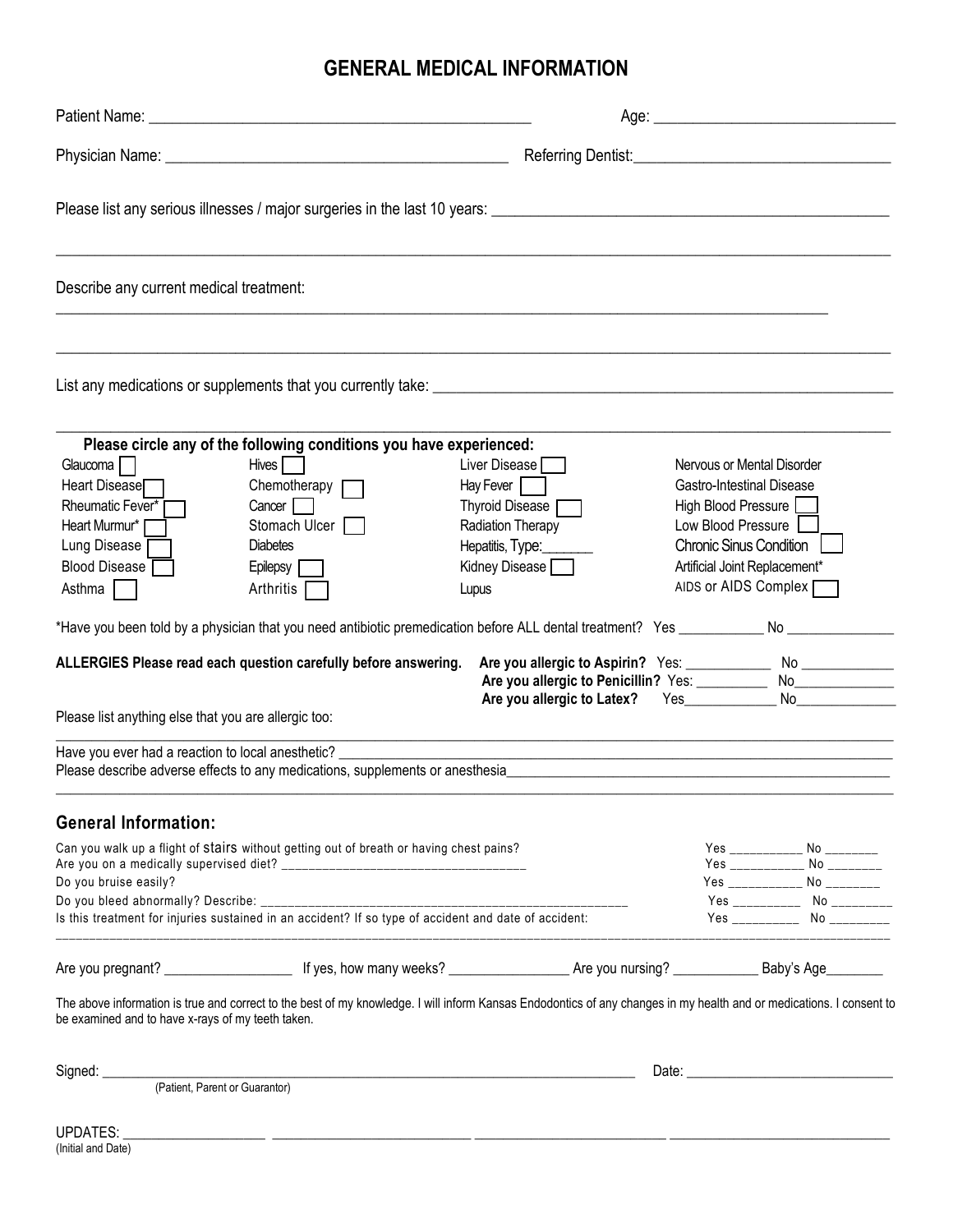### KANSAS ENDODONTICS, LLC 6231 SW 29TH STREET, SUITE 300 TOPEKA, KANSAS 66614 785-215-8441

By signing, I authorize Kansas Endodontics, LLC to use and/or disclose certain protected health information (PHI) about me to the following family member(s) and/or friends: Please indicate names, relationship and telephone numbers:

| $\sqrt{2}$<br>∼<br>-- |  |  |  |
|-----------------------|--|--|--|
| $\sqrt{2}$<br>-4<br>ັ |  |  |  |

This authorization/disclosure is provided so that I can make an informed decision whether to allow release of information. This authorization permits Kansas Endodontics to use and/or disclose any individually identifiable health information about me pertaining to my treatment or to obtain payment for the services provided me. In addition, I can be contacted at the following places and receive messages for the following purposes: **Indicate by circling Y or N for if we may use this contact method. May we text you?** Y or N

| <b>Contact Numbers/Email</b> | Confirm Appointment | Discuss Treatment/Billing |
|------------------------------|---------------------|---------------------------|
| Home:                        | $\vert$ Y or N      | Y or $N \Box$             |
| Cell:                        | Y or N              | Y or N                    |
| Work:                        | Y or N              | Y or                      |
| EMAIL:                       | Y or N              | Y or $N \Box$             |

If I agree that the dental practice may communicate with me electronically at the above email address, I am aware that there is some level of risk that third parties might be able to read unencrypted emails. I am responsible for providing any updates to my email address and I can withdraw my consent to electronic communication by calling: 785-215-844 I also understand that this risk may also apply to unencrypted emails sent to any healthcare providers related to my treatment.

I was given an opportunity to read and/or take with me a written copy Kansas Endodontics Notice of Privacy Practices. I do not have to sign this authorization in order to receive treatment from Kansas Endodontics, LLC In fact; I have the right to refuse to sign this authorization. When my information is used or disclosed pursuant to this authorization, it may be subject to re-disclosure by the recipient and may no longer be protected by the federal HIPAA Privacy Rule. I have the right to revoke this authorization in writing except to the extent that the practice has acted in reliance upon this authorization. My revocation must be submitted to the Privacy Officer at Kansas Endodontics, LLC.

#### PLEASE PRINT THE FOLLOWING:

PATIENT NAME:

PARENT/LEGAL GUARDIAN:

(SIGNATURE) (DATE)